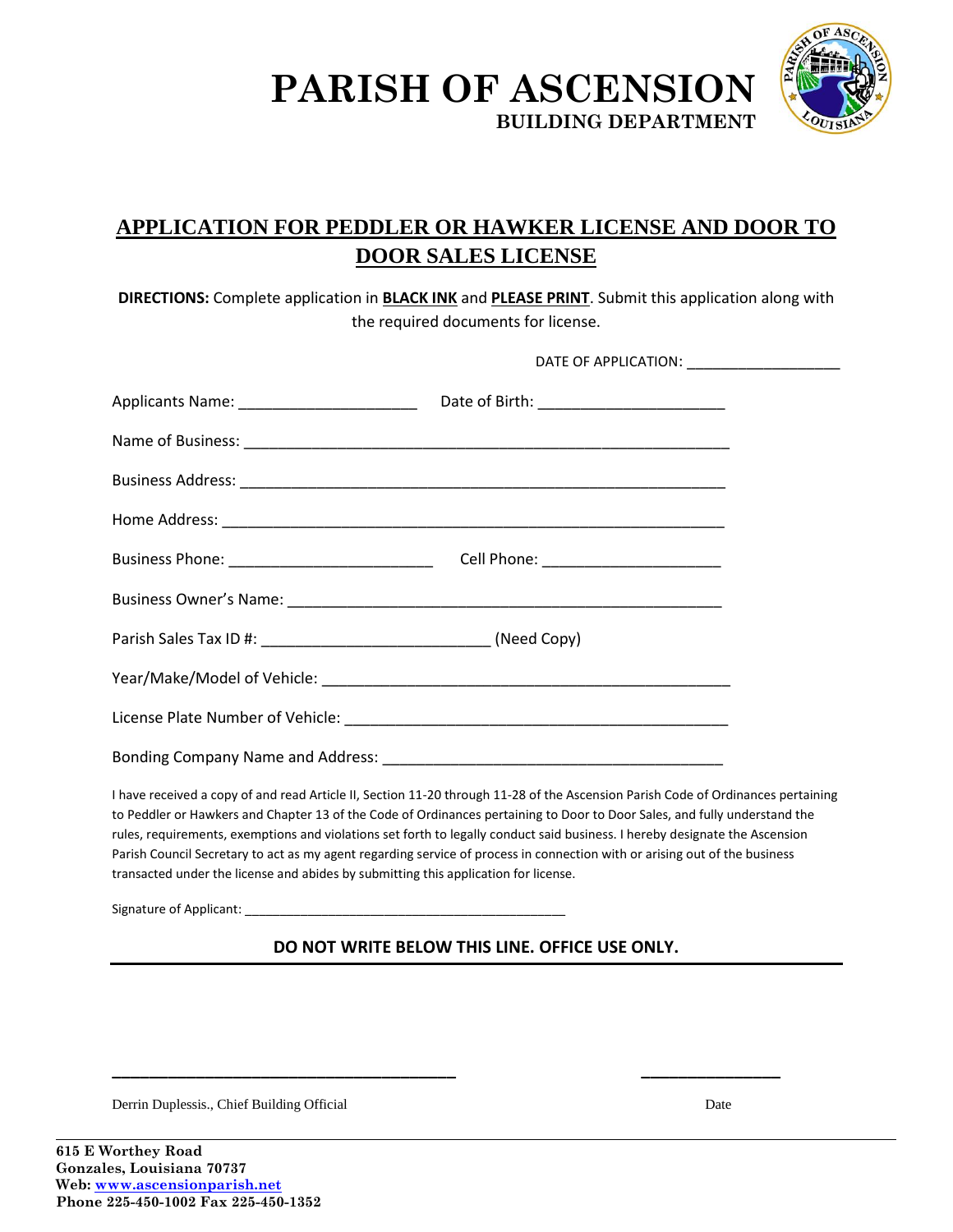



## **REGULATIONS FOR PEDDLER OR HAWKERS AND DOOR TO DOOR SALES**

- 1. Each applicant shall obtain a license from the Ascension Parish Building Department. The fee for this license is \$100.00.
- 2. Shall obtain an occupational license in the minimum amount of \$100.00.
- 3. The maximum term of an occupational license shall be one (1) year.
- 4. Designate the Ascension Council Secretary as its agent for service of process.
- 5. Door to Door solicitation shall be allowed only between 8:00 a.m. and 6:00 p.m.
- 6. Each Licensee is required to publicly display, on his or her person the license at all times.
- 7. Each Licensee shall furnish his/her customers a sales slip showing the date and the amount of sale and the name and address of the vendor.
- 8. Each Licensee shall furnish evidence to Ascension Parish Government of proper authorization to use the site from which he proposes to sell (If Applicable).
- 9. Provide evidence to the Parish, from the owner or person authorized to give permission, for use of the particular location from which the vendor proposes to sell his/her products.(If Applicable)
- 10.Provide a certificate from the Parish Health Unit when the products to be sold are under the jurisdiction of the Parish Health Unit.(If Applicable)
- 11.Each Applicant shall post a surety bond with Ascension Parish Government.
- 12.Provide license number(s) of all vehicles used in the Parish in this business.